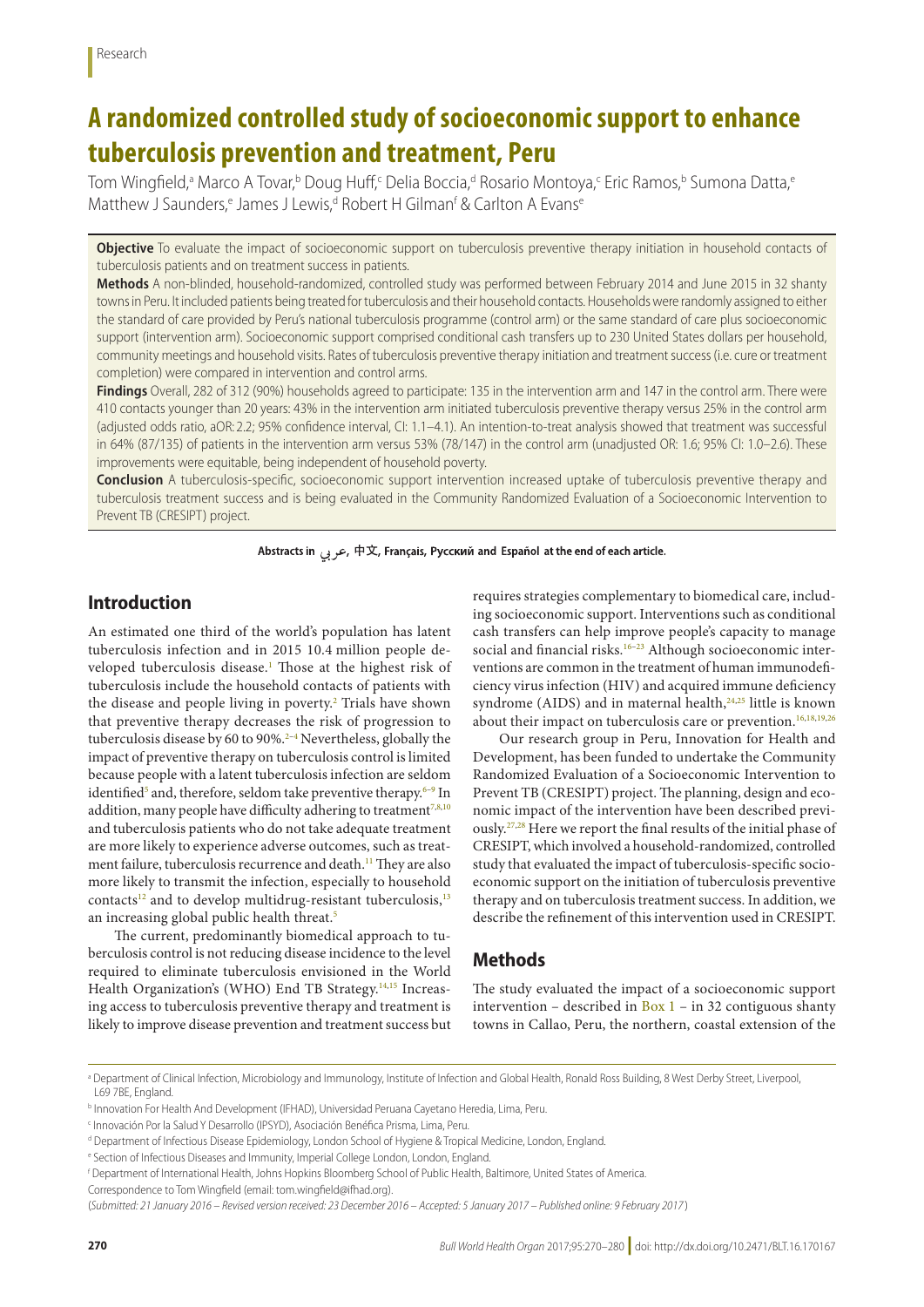#### <span id="page-1-0"></span>Box 1.**Description of the socioeconomic support intervention for tuberculosis prevention and treatment, Peru, 2014–2015**

The socioeconomic support intervention comprised an integrated package of social and economic support.[27](#page-9-21) The intervention targeted outcomes on the tuberculosis causal pathway and promoted equitable access to tuberculosis programme activities, including: (i) screening for tuberculosis in contacts of patients; (ii) the initiation of tuberculosis preventive therapy and completion of tuberculosis treatment; and (iii) engagement with social support activities.

Social support comprised household visits and participatory community meetings that aimed to provide information and mutual support, empowerment and reduce the stigma of tuberculosis. Household visits were made shortly after the patient commenced treatment and involved providing education on tuberculosis transmission, treatment and preventive therapy and on household finances. Community meetings took place monthly and were each attended by around 15 patients and their household contacts. They cost around 189 United States dollars (US\$) each (approximately US\$ 13 per patient per meeting).<sup>27</sup> The meetings reinforced the educational themes of the household visits and established tuberculosis clubs, in which participants could share their tuberculosis-related experiences in a mutually supportive group (to be reported elsewhere). All household members were invited and encouraged to participate in household visits and community meetings.

Economic support comprised making conditional cash transfers throughout treatment to defray average household tuberculosis-associated costs, thereby reducing risk factors for tuberculosis while also incentivizing and enabling care. Economic support was designed to ensure direct out-of-pocket expenses would be completely defrayed for patients who received all conditional cash transfers. Previously, such direct out-of-pocket expenses had been found to be 10% of annual household income in the study setting,<sup>29</sup> equivalent to approximately US\$ 230. We hypothesized that defraying these direct expenses would decrease the tuberculosis-affected household's financial burden, decrease the likelihood of incurring catastrophic costs and, when combined with integrated social support, enhance access to tuberculosis care and improve tuberculosis outcomes. During the planning of the intervention it was estimated that, if the intervention were implemented nationally, the budget of the Peruvian National Tuberculosis Programme would have to increase by approximately 15% per patient.<sup>29</sup> Focus group discussions with key stakeholders suggested that such an increase was locally appropriate and affordable.<sup>2</sup> Moreover, a review of the relevant literature suggested that interventions that increased the per-patient cost of a tuberculosis programme budget by 50% or less and that reduced the incidence of tuberculosis by at least one third were likely to be cost-effective and sustainable.<sup>31,[32](#page-10-4)</sup>

The socioeconomic support intervention was informed by the findings of our group's Innovative Socioeconomic Interventions Against TB (ISIAT) study,<sup>6</sup> two systematic reviews of cash-transfer interventions,<sup>[16,](#page-9-14)[27](#page-9-21)</sup> expert consultations<sup>[18](#page-9-18)</sup> and feedback from civil society and leaders of the Peruvian National Tuberculosis Programme.<sup>2</sup>

capital Lima ([Fig.](#page-2-0) 1). The Province of Callao has a population of 1 million, considerable poverty and zones with high levels of drug addiction and gun crime. The annual tuberculosis case notification rate in 2014 was 123 new cases per 100 000 population, the highest rate in the country.<sup>[34](#page-10-0)</sup>

The study included the households of patients starting treatment for tuberculosis disease administered by the Peruvian National Tuberculosis Programme. The invitation to participate was accompanied by a written informed consent form that explained the randomization process. Patients completed the form on the household's behalf. For minors, a parent or guardian gave consent with the patient's assent. We only included consenting households. Individuals reported by the patient during a household visit to have been in the same house as the patient for over 6 hours per week in the 2 weeks before tuberculosis was diagnosed, were identified and validated and are henceforth described as contacts. Contacts declared or discovered following randomization (but not during initial recruitment) were not included in the analysis and were not invited to participate in the study.

Subsequently, patients' households were randomly assigned on a 1:1 ratio to either: (i) the control arm, in which households received the standard of care provided by the Peruvian National TB Programme; or (ii) the intervention arm, in which households additionally received the integrated socioeconomic support package. Randomization was performed using random number tables, which generated individual household randomization sequences for each health post. Once a patient gave informed consent, a project nurse opened a numbered, sealed envelope that contained the study allocation and revealed the allocation to the patient. It was not feasible to blind households or the research team to the allocation.

However, staff members from the national tuberculosis programme were not informed and were generally unaware of a household's allocation but they were not confirmed as being blinded.

Data on health, well-being and sociodemographic characteristics, including height, weight, body mass index and socioeconomic position, were collected using a locally validated questionnaire at baseline (i.e. at the start of tuberculosis treatment) and again 24 weeks later, or 28 weeks later if treatment was prolonged, due, for example, to suboptimal treatment adherence.<sup>6,[27,](#page-9-21)[29](#page-10-1)</sup>

#### **Treatment**

For the contacts of patients with pulmonary tuberculosis that was not caused by multidrug-resistant bacteria, Peruvian National Tuberculosis Programme guidelines, which were applied throughout the study, recommended that preventive therapy should be: (i) provided for all contacts younger than 5 years, unless the contact is known to have previously had tuberculosis disease, without tuberculin skin testing; and (ii) considered for all contacts aged 5 to 19 years with a positive tuberculin skin test result.[29](#page-10-1) However, tuberculin was generally unavailable throughout the study. Preventive therapy consisted of a 6-month course of daily isoniazid, which contacts collected weekly from health posts and took unsupervised at home.[29](#page-10-1) Data on preventive therapy initiation, adherence and completion were obtained from the Peruvian National TB Programme records and included the number of weeks of preventive therapy collected (hereafter defined as preventive therapy taken) from the health post for each household contact.

The Peruvian National TB Programme offered free tuberculosis diagnostic testing to all people with symptoms suggestive of tuberculosis. If diagnosed with the disease, they received free anti-tuberculosis treatment at the health post under the directlyobserved-treatment (DOTS) strategy[.29](#page-10-1) In addition, all patients, regardless of their allocation, were offered a sputum test with Xpert MTB/RIF (Cepheid, Sunnyvale, United States of America) at our research laboratory for rapid rifampicin susceptibility testing – this test was not otherwise routinely available.

#### **Outcomes**

The primary study outcome was initiation of tuberculosis preventive therapy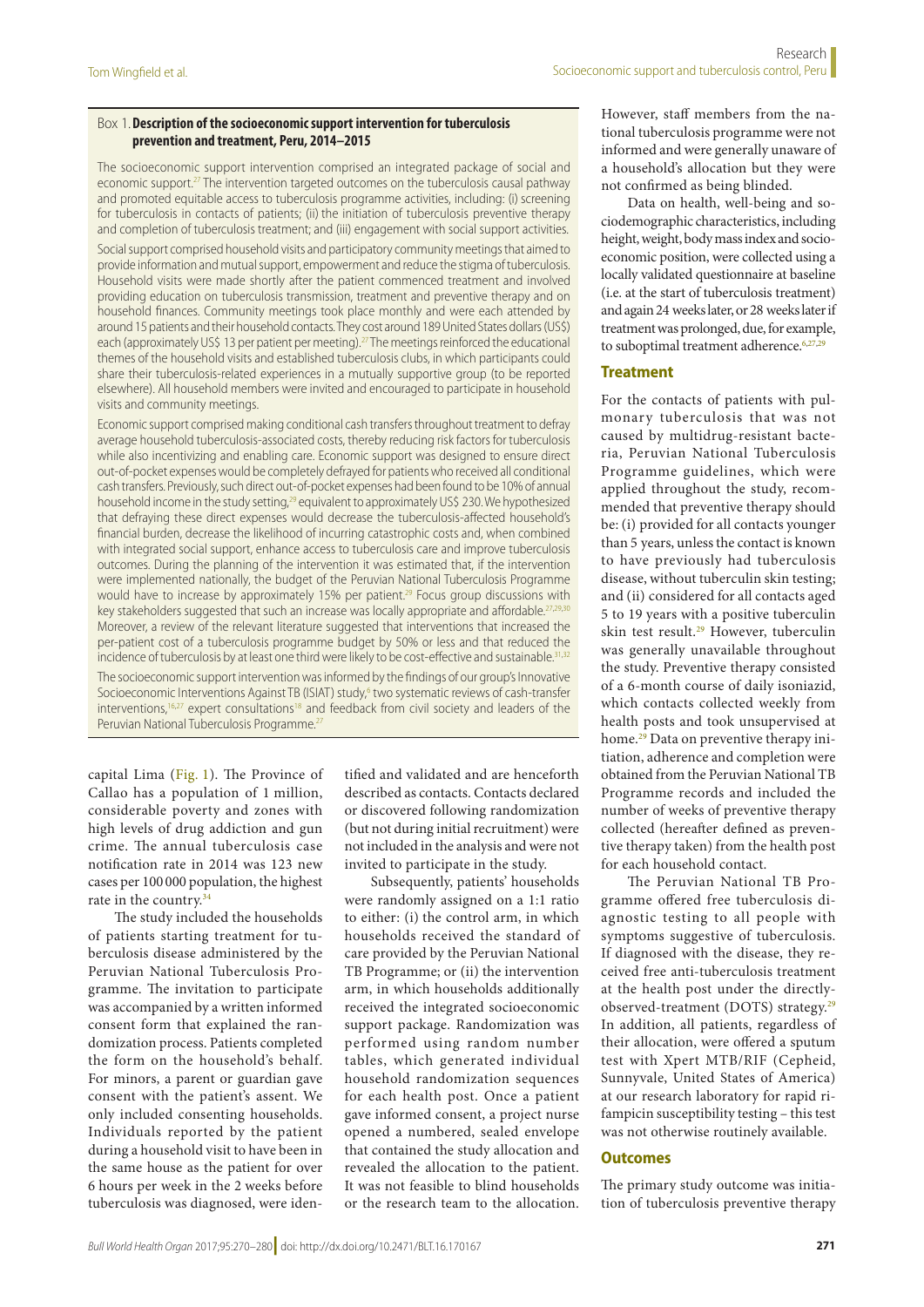#### <span id="page-2-0"></span>Fig. 1. **Study area and participants, study of the effect of socioeconomic support on tuberculosis prevention and treatment, Peru, 2014–2015**

| <b>District and</b><br>health post | Community<br>population | <b>Study</b><br>participants |
|------------------------------------|-------------------------|------------------------------|
| <b>North Ventanilla</b>            |                         |                              |
| 1. Luis Felipe de las Casa         | 19 984                  | 26                           |
| 2. 3 de Febrero                    | 26 919                  | 65                           |
| 3. Villa Los Reyes                 | 30 571                  | 111                          |
| 4. Bahía Blanca                    | 17 13 2                 | 57                           |
| 5. Peru Korea Pachacutec           | 42 287                  | 85                           |
| 6. Pachacutec                      | 12582                   | 97                           |
| 7. Defensores de la Patria         | 45 0 52                 | 25                           |
| South Ventanilla                   |                         |                              |
| 8. Santa Rosa Pachacutec           | 23749                   | 93                           |
| 9. Mi Perú                         | 56315                   | 156                          |
| 10. Ventanilla Alta                | 33791                   | 29                           |
| 11. Hijos de Grau                  | 30 571                  | 32                           |
| 12. Angamos                        | 54706                   | 36                           |
| 13. Ventanilla Baja                | 6468                    | $\mathbb O$                  |
| 14. Ventanilla Este                | 8013                    | 21                           |
| 15. Márquez                        | 12665                   | 73                           |
| <b>North Callao</b>                |                         |                              |
| 16. Palmeras de Oguendo            | 14612                   | 40                           |
| 17. Acapulco                       | 21918                   | 71                           |
| 18. El Alamo                       | 20 29 5                 | $\mathbb O$                  |
| 19. Sesquicentenario               | 41 644                  | 11                           |
| 20. Preví                          | 12948                   | $\overline{2}$               |
| 21. Polígono IV                    | 11893                   | 42                           |
| 22. Bocanegra                      | 18 265                  | 27                           |
| 23. Villa Señor de los Milagros    | 14 3 24                 | 35                           |
| 24. Peru Korea Bellavista          | 72665                   | 109                          |
| South Callao                       |                         |                              |
| 25. Néstor Gambeta                 | 20 903                  | 100                          |
| 26. Callao                         | 23 298                  | 15                           |
| 27. Santa Fé                       | 17453                   | 10                           |
| 28. Jose Boterín                   | 11608                   | 45                           |
| 29. Alberto Barton                 | 29 4 27                 | 53                           |
| 30. Manuel Bonilla                 | 32 471                  | 64                           |
| 31. La Perla                       | 24 9 66                 | 36                           |
| 32. Alta Mar                       | 34 5 52                 | 13                           |
| <b>TOTAL</b>                       | 844 047                 | 1579                         |

Note: The map of Peru is from Wikimedia Commons and is licensed under the Creative Commons Attribution-Share Alike 3.0 Unported license.<sup>33</sup>

by a contact younger than 20 years who was available for follow-up. The secondary study outcome was successful tuberculosis treatment of a patient with the disease, which was assessed on an intention-to-treat basis and included patients with unknown outcomes. Successful tuberculosis treatment was defined as either a cure or completed treatment. In accordance with WHO definitions,<sup>1</sup> the Peruvian National TB Programme guidelines regarded patients with bacteriologically confirmed, drugsusceptible tuberculosis at diagnosis as having been cured if they: (i) completed treatment; (ii) had a negative sputum smear test result during the final month of treatment; and (iii) had received a favourable clinical assessment by a national programme physician who had evaluated their symptoms, performed an examination, weighed them and, when necessary, carried out chest radiography and blood tests.<sup>[29](#page-10-1)</sup> Patients

were regarded as having completed tuberculosis treatment if they completed the treatment course without evidence of failure, even if they did not undergo the required sputum testing or physician review. Other outcomes consistent with WHO guidance were: (i) death due to any cause before or during tuberculosis treatment; (ii) treatment failure (i.e. positive sputum microscopy or culture findings after 5 months of treatment or later); and (iii) lost to follow-up, which included patients whose treatment was interrupted for at least 30 consecutive days or who discontinued treatment having been treated for less than 30 days – this is shorter than the 2-month or longer interruption in WHO's definition. Treatment outcome data were collected from each patient's treatment card at the final follow-up in collaboration with the Peruvian National TB Programme and were not influenced by this research. Outcomes could not be assessed in patients whose treatment outcome had not been assigned, such as those who had been transferred to another treatment unit and those who were still on treatment at the 28-week follow-up interview (e.g. patients with multidrug-resistant tuberculosis, who are often treated for 24 months). The study was approved by the ethics committees of the Regional Ministry of Health in Callao, Asociación Benéfica Prisma in Peru, and Imperial College London, United Kingdom of Great Britain and Northern Ireland.

### **Statistical analysis**

Sample size calculations indicated that a study including 400 contacts would have 80% statistical power to detect a 50% increase in the primary outcome in intervention households compared with control households with a two-sided 5% level of significance.<sup>[6](#page-9-4)</sup> We assessed differences in treatment success and preventive therapy initiation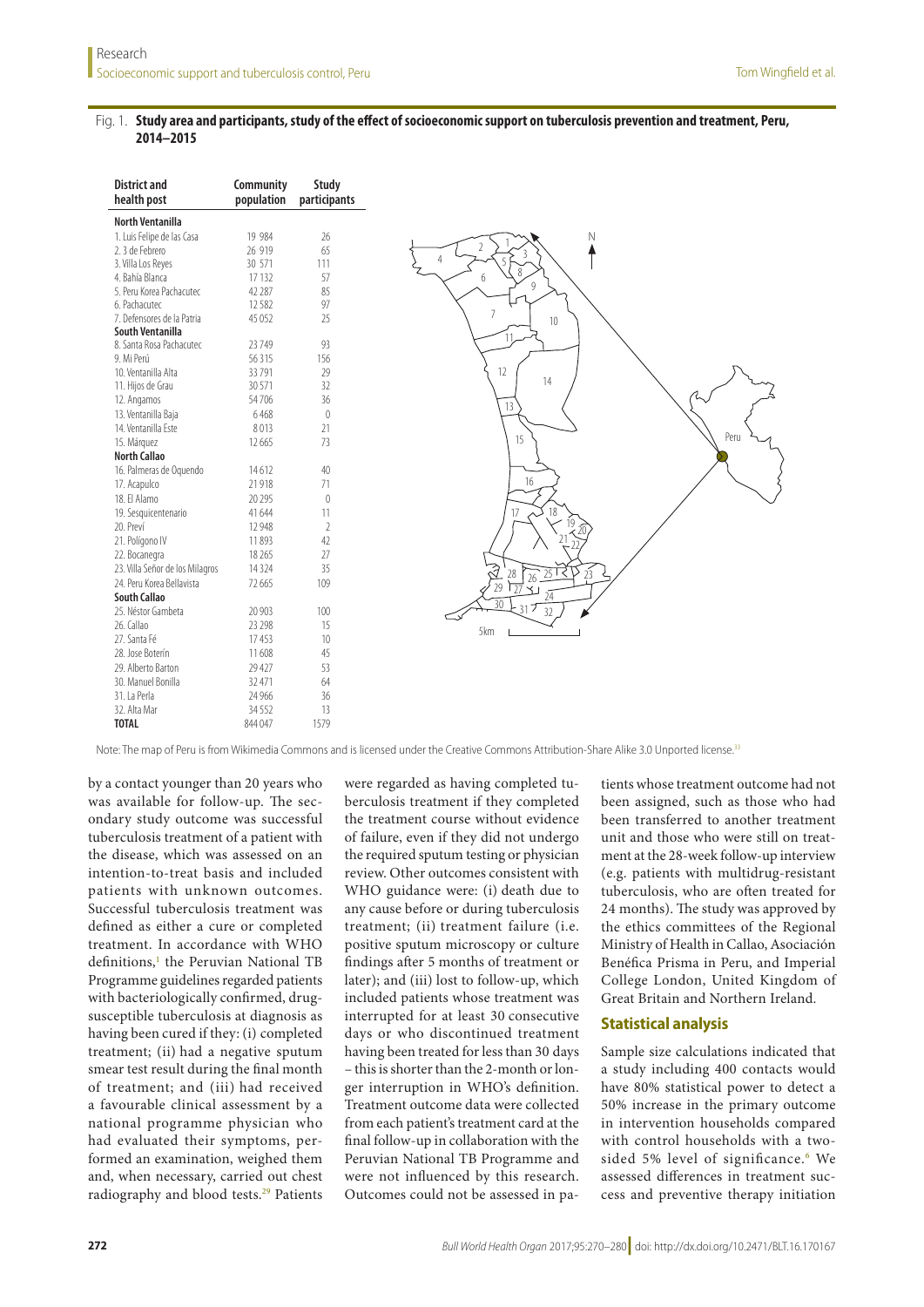rates between the study groups using univariable logistic regression analysis and, in the case of treatment success, also by multivariable logistic regression analysis to adjust for household clustering. The level of household poverty was determined by combining socioeconomic variables into a composite index using principal component analysis, as previously described.[29](#page-10-1) The significance of the difference in the duration of preventive therapy taken by contacts younger than 20 years in intervention and control households was assessed using the Mann–Whitney *U* test and by time-to-event analysis, which generated an unadjusted log-rank *P*-value.

### **Results**

Recruitment commenced on 10 February 2014, the target sample size was reached on 14 August 2014 and followup was completed on 1 June 2015. In total, we invited 312 households of patients with tuberculosis to participate and we recruited 90% (282/312), of which we randomized 135 households to the intervention arm and 147 to the control arm. Overall, 9% (24/282) of patients had multidrug-resistant tuberculosis, none of whom completed treatment during the study. Patients from the 282 recruited households had a total of 1297 contacts (mean: 4.6 contacts per household). Of the contacts, 40% (518/1297) were younger than 20 years and 79% (410/518) of this age group completed follow-up ([Fig.](#page-3-0) 2). There was no substantive imbalance between households randomized to intervention or control arms in any sociodemographic characteristic [\(Table](#page-4-0) 1).

During the study, 90% (122/135) of households in the intervention arm received at least one conditional cash transfer. A total of 890 conditional cash transfers were made (i.e. 80% of all possible conditional cash transfers) – the average total received per household was 520 Peruvian soles (186 United States dollars, US\$) out of a maximum available per household of 640 Peruvian soles (US\$ 230).<sup>27,[29](#page-10-1)</sup>

The proportion of contacts younger than 20 years who initiated tuberculosis preventive therapy was 44% (91/206) in the intervention arm and 26% (53/204) in the control arm. The difference was significant, both in the univariable analysis (odds ratio, OR: 2.2; 95% confidence interval, CI: 1.4–3.3) and the

#### <span id="page-3-0"></span>Fig. 2. **Flowchart, study of the effect of socioeconomic support on tuberculosis prevention and treatment, Peru, 2014–2015**



multivariable analysis (adjusted odds ratio, aOR: 2.2; 95% CI: 1.1–4.1), which adjusted for household clustering. In the intention-to-treat analysis of treatment success in patients, the success rate was 64% (87/135) in the intervention arm and 53% (78/147) in the control arm. The difference was significant in the univariable analysis (OR: 1.6; 95% CI: 1.0–2.6). An adjusted analysis was not relevant because there was only one patient per household. In addition, the proportion of patients from intervention households who were cured was significantly greater than the proportion from control households: 53% (71/135) versus 37% (55/147), respectively (*P*=0.02). Details of the proportions who were cured or achieved other treatment outcomes as defined by WHO are reported in [Table](#page-5-0) 2.

The greater use of preventive therapy by contacts younger than 20 years in the intervention arm was maintained throughout the recommended 24 weeks of treatment. Among those who initiated preventive therapy, the mean duration of treatment was similar in intervention and control arms: 18 weeks (standard deviation, SD: 7.7) versus 18 weeks (SD: 7.8), respectively (*P*=0.9). Consequently, because more contacts initiated tuberculosis preventive therapy in the intervention arm, the mean duration of preventive therapy was significantly longer in the intervention than the control arm: 7.8 weeks (SD: 10) versus 4.8 weeks  $(SD: 8.9)$ , respectively  $(P=0.002)$ . Timeto-event analysis confirmed that the intervention was associated with greater overall preventive therapy initiation (log-rank  $P = 0.005$ ; [Fig.](#page-6-0) 3). As the study sample size was selected to test for the effect of the intervention on the whole study population, the study did not have sufficient statistical power to test for effects in subgroups. Thus, although the rate of preventive therapy completion was almost double in the intervention arm (20%; 95% CI: 14–25) than the control arm (12%; 95% CI: 7–16), the difference in this minority of the study population was significant only in the univariable analysis (OR: 1.9; 95% CI: 1.1–3.2) but not in the adjusted analysis (aOR: 1.9; 95% CI: 0.78–4.5).

To assess the equity of the intervention, we compared study outcomes in the most and least vulnerable subpopulations. We compared treatment success and preventive therapy initiation rates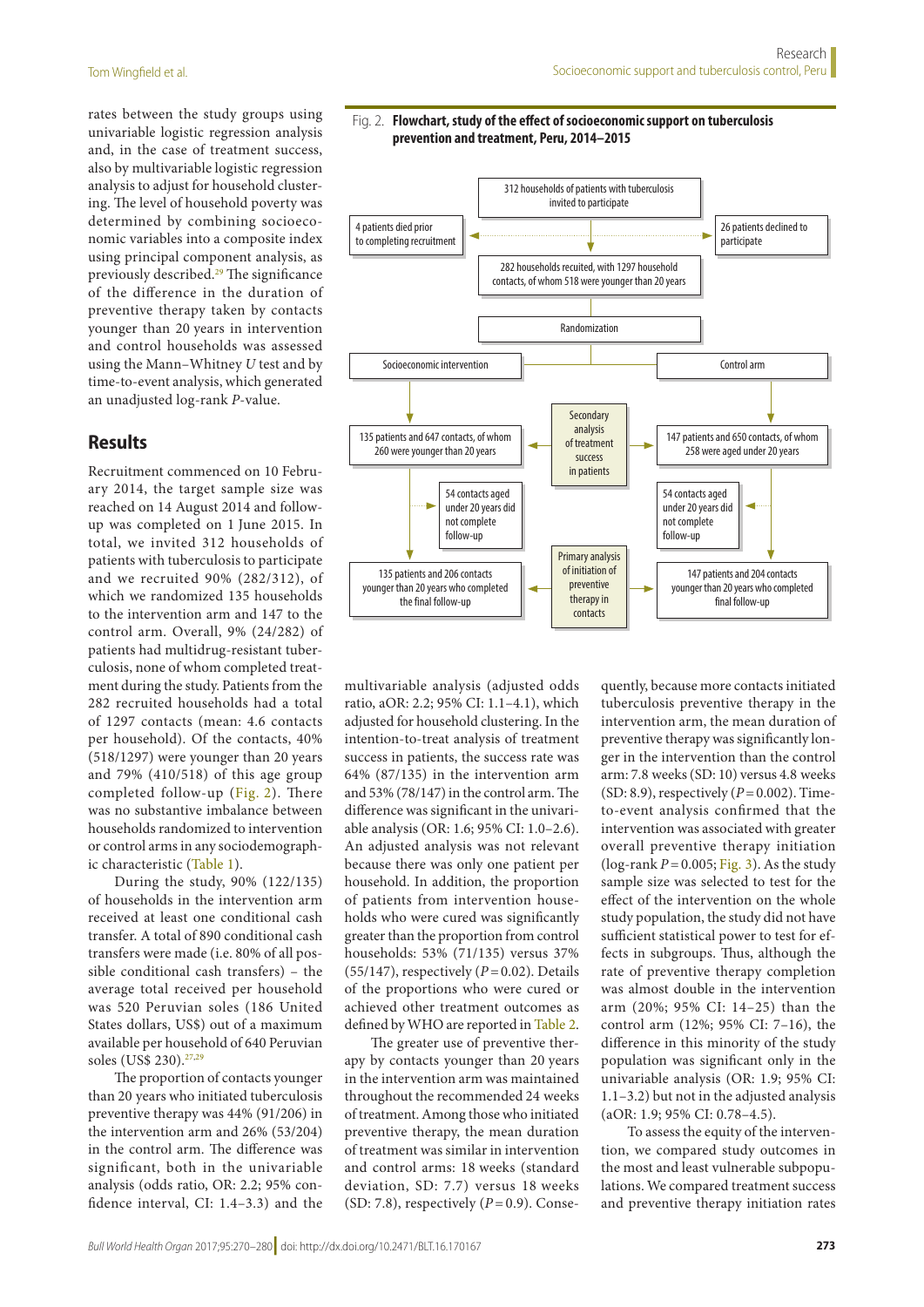#### <span id="page-4-0"></span>Table 1. **Baseline characteristics, study of the effect of socioeconomic support on tuberculosis prevention and treatment, Peru, 2014–2015**

| <b>Characteristics</b>                                                                   | <b>Intervention households</b><br>$(n=135)$ | <b>Control households</b><br>$(n=147)$ | All households ( $n = 282$ ) |
|------------------------------------------------------------------------------------------|---------------------------------------------|----------------------------------------|------------------------------|
| All household contacts                                                                   |                                             |                                        |                              |
| Number of contacts identified per household, mean (SD)                                   | 4.9(2.9)                                    | 4.4(2.9)                               | 4.6(2.9)                     |
| Number of contacts aged < 20 years identified per<br>household, mean (SD)                | 1.9(1.7)                                    | 1.7(1.7)                               | 1.8(1.7)                     |
| Contacts aged < 20 years ( $n = 518$ )                                                   |                                             |                                        |                              |
| Age in years, median (IQR)                                                               | $9.1(4.0-15)$                               | $9.0(4.0-14)$                          | $9.1(4.0-14)$                |
| Male sex, % (95% CI)                                                                     | $52(46 - 58)$                               | $53(47-60)$                            | $53(49-57)$                  |
| Patients ( $n = 282$ )                                                                   |                                             |                                        |                              |
| Age in years, median (IQR)                                                               | $30(21-45)$                                 | $28(20-43)$                            | $28(21-44)$                  |
| Male sex, % (95% CI)                                                                     | $64(55 - 72)$                               | $60(52-68)$                            | $62(56-67)$                  |
| Completed secondary school, % (95% CI)                                                   | $27(20-35)$                                 | $37(29-45)$                            | $32(27-38)$                  |
| Unemployed before diagnosis, % (95% CI)                                                  | $36(28-44)$                                 | $35(27-43)$                            | $36(30-41)$                  |
| Number of days went to bed hungry in past month (i.e. food<br>insecurity), mean (95% CI) | $1.8(1.1-2.5)$                              | $1.5(0.9-2.1)$                         | $1.6(1.2 - 2.1)$             |
| Sputum smear-positive, <sup>a</sup> % (95% CI)                                           | $71(63 - 79)$                               | $68(60 - 76)$                          | $70(64 - 75)$                |
| Isoniazid-resistant tuberculosis only, % (95% CI)                                        | $6.7(2.4-11)$                               | $8.2(3.7-13)$                          | $7.4(4.4-11)$                |
| MDR-TB, % (95% CI)                                                                       | $6.7(2-11)$                                 | $10.2(5-15)$                           | $8.5(5-12)$                  |
| HIV-positive, % (95% CI)                                                                 | $3.7(0.48 - 6.9)$                           | $5.4(1.7-9.2)$                         | $4.6(2.1 - 7.1)$             |
| Previous tuberculosis episode, % (95% CI)                                                | $18(11-25)$                                 | $27(20-35)$                            | $23(18-28)$                  |
| Body mass index in kg/m <sup>2</sup> , mean (95% CI)                                     | $22(21-23)$                                 | $22(21-22)$                            | $22(21-22)$                  |
| Households ( $n = 282$ )                                                                 |                                             |                                        |                              |
| Monthly household income in Peruvian soles, mean (95% CI)                                | 1190 (1071-1309)                            | 1271 (1127-1415)                       | 1231 (1138-1325)             |
| Number of people per room (i.e. crowding), mean (95% CI)                                 | $1.9(1.7-2.1)$                              | $2.0(1.8-2.2)$                         | $2.0(1.8-2.1)$               |
| Poverty group, <sup>b</sup> % (95% CI)                                                   |                                             |                                        |                              |
| Poorest tercile                                                                          | $41(32-49)$                                 | $38(30-46)$                            | $39(34-45)$                  |
| Poor tercile                                                                             | $30(23 - 38)$                               | $35(27-42)$                            | $33(27-38)$                  |
| Less-poor tercile                                                                        | $29(21-37)$                                 | $27(20-34)$                            | $28(23-33)$                  |

CI: confidence interval; HIV: human immunodeficiency virus; IQR: interquartile range; MDR-TB: multidrug-resistant tuberculosis; SD: standard deviation.

<sup>a</sup> A sputum smear test result was defined as positive if acid alcohol-fast bacilli were observed by the Peruvian National Tuberculosis Programme reference laboratory or by our research team's laboratory in a sputum sample obtained before tuberculosis treatment.

**b** The level of household poverty was determined by combining socioeconomic variables into a composite index using principal component analysis, as previously described.<sup>29</sup>

in the poorest tercile of the population with the remaining population and compared preventive therapy initiation in child contacts younger than 5 years with contacts aged 5 to 19 years. [Table](#page-5-0) 2 demonstrates that the intervention was associated with an increase in the treatment success rate in both poorer and less-poor subgroups and [Fig.](#page-6-1) 4 shows it was associated with an increase in preventive therapy initiation in poorer and less-poor subgroups and in younger and older contact age groups. Furthermore, the intervention significantly increased preventive therapy initiation in contacts younger than 5 years (aOR: 2.2; 95% CI: 1.1–4.2) and in the poorest tercile (aOR: 2.2; 95% CI: 1.1–4.1). After adjusting for poverty group, the intervention was associated with a nonsignificant trend towards a greater likelihood of treatment success (aOR: 1.7; *P* = 0.07).

## **Discussion**

Previous assessments of interventions for improving tuberculosis prevention or treatment adherence have been limited by a lack of randomization, by small sample sizes or by being conducted in high-resource settings within restricted patient groups, such as HIV-infected people,<sup>[35](#page-10-6)</sup> homeless people,<sup>[36](#page-10-7)</sup> migrants<sup>[37](#page-10-8)</sup> or injecting drug users.<sup>[2](#page-9-1),38</sup> Recent systematic reviews concluded there was no evidence that incentives, including cash transfers, improved tuberculosis preven-tive therapy completion rates<sup>[39](#page-10-10)</sup> and there was little evidence to guide WHO recommendations on the implementation and scale-up of tuberculosis-specific, socioeconomic support in resource-constrained settings.<sup>[40](#page-10-11)</sup> Our study, which found that a tuberculosis-specific, socioeconomic support intervention

increased both the uptake of preventive therapy and the success of treatment, helps to fill this evidence gap.<sup>6[,41](#page-10-12)</sup>

The management of household contacts of tuberculosis patients has been complicated by the current worldwide shortage of tuberculin and the expense, technical complexity and lack of availability of commercial interferongamma release assays.[42](#page-10-13) Despite the presence of these obstacles in Peru, our socioeconomic support intervention approximately doubled the tuberculosis preventive therapy initiation rate. Moreover, because the protective effect of preventive therapy increases with its duration,<sup>[3](#page-9-23),[4](#page-9-2)</sup> our finding that the intervention increased the number of weeks of tuberculosis preventive therapy taken is important, given that nonadherence is common, $8,43,44$  $8,43,44$  $8,43,44$  $8,43,44$  and could decrease the rate of secondary tuberculosis disease.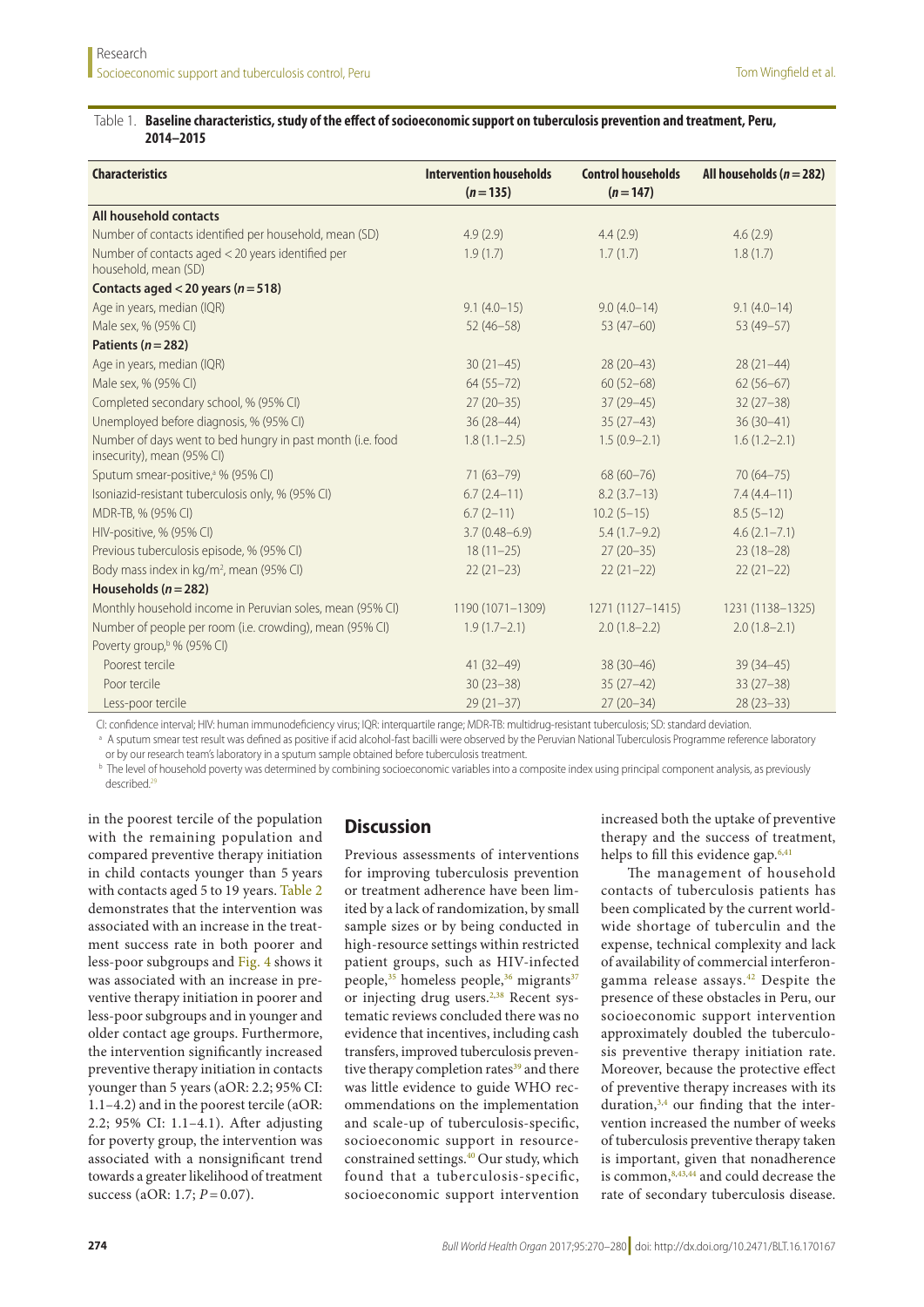| $12(6.3-17)$<br>53 (44-61)<br>% (95% CI)<br>$\circ$<br>$\frac{6}{1}$<br><u>s</u><br>$14(9.8 - 18)$<br>45 (39-51)<br>% (95% CI)<br>$0.5(0-1.5)$<br>ġ<br>126<br>39<br>Treatment failed<br>completed<br>Treatment<br>outcome <sup>a</sup><br>Cured | ġ<br>% (95% CI)              | Intervention households<br>$(n = 86)$ | $(n=187)$                                |          | $(n = 95)$                            | Poorer households <sup>b</sup> |                                         |
|-------------------------------------------------------------------------------------------------------------------------------------------------------------------------------------------------------------------------------------------------|------------------------------|---------------------------------------|------------------------------------------|----------|---------------------------------------|--------------------------------|-----------------------------------------|
|                                                                                                                                                                                                                                                 |                              |                                       | <b>Control households</b><br>$(n = 101)$ |          | Intervention house-<br>holds $(n=49)$ |                                | <b>Control households</b><br>$(n = 46)$ |
|                                                                                                                                                                                                                                                 |                              | % (95% CI)                            | % (95% CI)<br><u>s</u>                   | <u>ş</u> | % (95% CI)                            | <u>s</u>                       | % (95% CI)                              |
|                                                                                                                                                                                                                                                 | 39<br>$38(30 - 45)$          | 46 (35-56)                            | $37(27 - 46)$<br>37                      | 32       | 66 (51-79)                            | $\infty$                       | 39 (24-54)                              |
|                                                                                                                                                                                                                                                 | $16(9.7-22)$                 | $11(3.9 - 17)$                        | $13(6.2 - 20)$<br>$\frac{3}{5}$          |          | $15(4.1 - 24)$                        |                                | 22 (9.4-34)                             |
|                                                                                                                                                                                                                                                 |                              |                                       |                                          |          |                                       |                                |                                         |
|                                                                                                                                                                                                                                                 | $0.5(0-1.1)$                 | $\circ$                               | $\circ$                                  |          | $\circ$                               |                                | $2(0 - 6.6)$                            |
| $4.0(0.48 - 6.9)$<br>$4.0(1.6 - 6.2)$<br>Died                                                                                                                                                                                                   | $4.0(0.84 - 7.3)$            | $5.0(0.11 - 9.2)$                     | $4.0(0.9 - 7.8)$                         |          | $2(0 - 6.1)$                          |                                | $4(0-11)$                               |
| $16(10 - 23)$<br>$17(13 - 21)$<br>48<br>Lost to follow-                                                                                                                                                                                         | $18(11 - 24)$                | $21(12 - 30)$                         | $20(12 - 28)$<br>20                      |          | $8(2.2 - 16)$                         |                                | $13(2.9-23)$                            |
|                                                                                                                                                                                                                                                 |                              |                                       |                                          |          |                                       |                                |                                         |
| $16(9.4-22)$<br>20 (15-25)<br>57<br>Not evaluated                                                                                                                                                                                               | $\frac{6}{1}$<br>$25(17-32)$ | $18(10 - 27)$                         | $27(18 - 36)$<br>27                      |          | $10(1.4-19)$                          | $\circ$                        | $20(7.7-31)$                            |

b Poorer households included the poorest tercile of households and less-poor households comprised all remaining households.<sup>b</sup> Poorer households included the poorest tercile of households and less-poor households comprised all remaining households

It is encouraging that the intervention also increased treatment initiation in younger contacts and contacts from poorer households, which suggests that its effect was equitable across age and social groups.

Nevertheless, although completion of 24 weeks of preventive therapy was nearly doubled in contacts from supported households, this increase was not statistically significant. The possible reasons are: (i) only a small number of contacts completed preventive therapy in each study arm and the study was not powered to assess this outcome; (ii) conditional cash transfers were not given monthly for adherence to preventive therapy– they were made only when all eligible household contacts had completed therapy; and (iii) the cash transfers were found not to completely defray direct out-of-pocket expenses because the financial burden of tuberculosis was high for households, as reported previously[.27,](#page-9-21)[45](#page-10-16) Subsequently, in the CRESIPT study, economic support was increased to completely mitigate direct expenses and monthly conditional cash transfers were introduced for household contacts.

Our study provides evidence supporting WHO's End TB Strategy, which calls for the existing biomedical paradigm of tuberculosis control to be supplemented by socioeconomic support interventions that address poverty and the other social factors principally responsible for the global tuberculosis epidemic.[14](#page-9-12) In addition to conditional cash transfers, which reduced food insecurity $28$  and improved access to health care, our intervention also involved household visits and community meetings that provided education and information, helped reduce stigma and were empowering – a lack of knowledge about tuberculosis, being female and being marginalized are all risk factors for nonadherence to preventive therapy[.46](#page-10-17) Although our study did not have the power to differentiate the effect of social and economic support, it has been reported that conditional cash transfers alone, without educational or social support, had only a limited impact on HIV-related outcomes.<sup>[24](#page-9-16)</sup>

<span id="page-5-0"></span>Our study had several limitations. First, the intention-to-treat analysis did not include treatment outcomes in patients still taking treatment at the final, 28-week follow-up, such as those with multidrug-resistant tuberculosis. Consequently, the proportion of pa-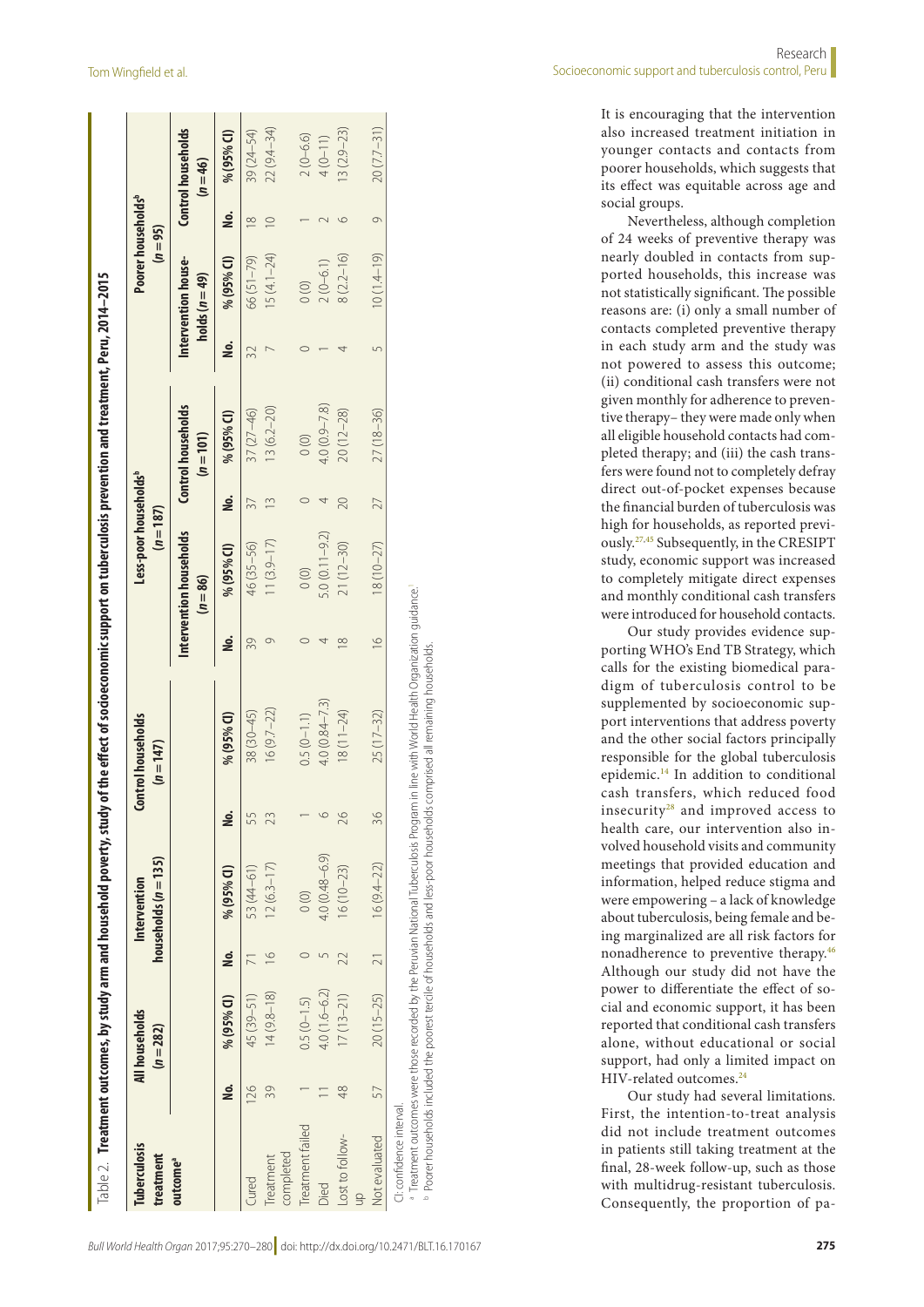#### <span id="page-6-0"></span>Fig. 3. **Duration of tuberculosis preventive therapy taken by contacts of patients, study of the effect of socioeconomic support on tuberculosis prevention and treatment, Peru, 2014–2015**



<span id="page-6-1"></span>Fig. 4. **Initiation of tuberculosis preventive therapy by contacts of patients, by study arm, age and household poverty, study of the effect of socioeconomic support on tuberculosis prevention and treatment, Peru, 2014–2015**



CI: confidence interval.

Note: Poorer households included the poorest tercile of households and less-poor households comprised all remaining households.

tients whose treatment was successful was probably underestimated in both intervention and, perhaps to a greater extent, control households. However, the majority of our patients were HIV-negative, had drug-susceptible tuberculosis and should have been able to complete treatment by 28 weeks unless it was interrupted. Second, some

households may have exaggerated the number of contacts to gain higher cash transfers. However, the number of contacts per household was similar for intervention and control households. Moreover, financial incentives were provided to households rather than individuals and only contacts declared before randomization and confirmed at

a household visit were included. Third, patients and the study team were not blinded to the intervention and, in addition, a final conditional cash transfer was made to households in which the patient was cured and contacts completed preventive therapy. As a result, patients in the intervention group may have been more likely to attend their local health post to request confirmation of a cure. Nevertheless, the study team did not encourage staff from the Peruvian National TB Programme to ask patients to confirm they had been cured and patients themselves, in feedback, reported that seeking confirmation was an empowering element of the intervention[.27](#page-9-21) Furthermore, contacts' initiation of preventive therapy and duration of preventive therapy taken was based on the number of weeks of isoniazid tablets collected from the health post and did not take actual adherence to preventive therapy into account. Finally, we were not able to separate the effects of the social and economic components of the intervention. To do so would have required a much larger sample size and been more expensive. In the future, larger studies could assess the differential impact of social and economic support on tuberculosis prevention and treatment and determine whether the findings are generalizable to patients with a high rate of HIV–tuberculosis coinfection or multidrug-resistant tuberculosis, patients in rural communities and those in low-income countries.

In conclusion, the socioeconomic support intervention developed in the initial phase of the CRESIPT project for application in an impoverished setting was feasible and increased: (i) the proportion of household contacts of patients being treated for tuberculosis who initiated tuberculosis preventive therapy; and (ii) the tuberculosis treatment success rate among patients. These findings highlight the need for larger-scale evaluations of the impact of socioeconomic support on tuberculosis care, prevention, control and, potentially, elimination.

#### **Acknowledgements**

Tom Wingfield, Sumona Datta, Matthew Saunders and Carlton Evans are affiliated with: the Section of Infectious Diseases and Immunity and the Wellcome Centre for Global Health Research, Imperial College London, London, England; Innovation For Health And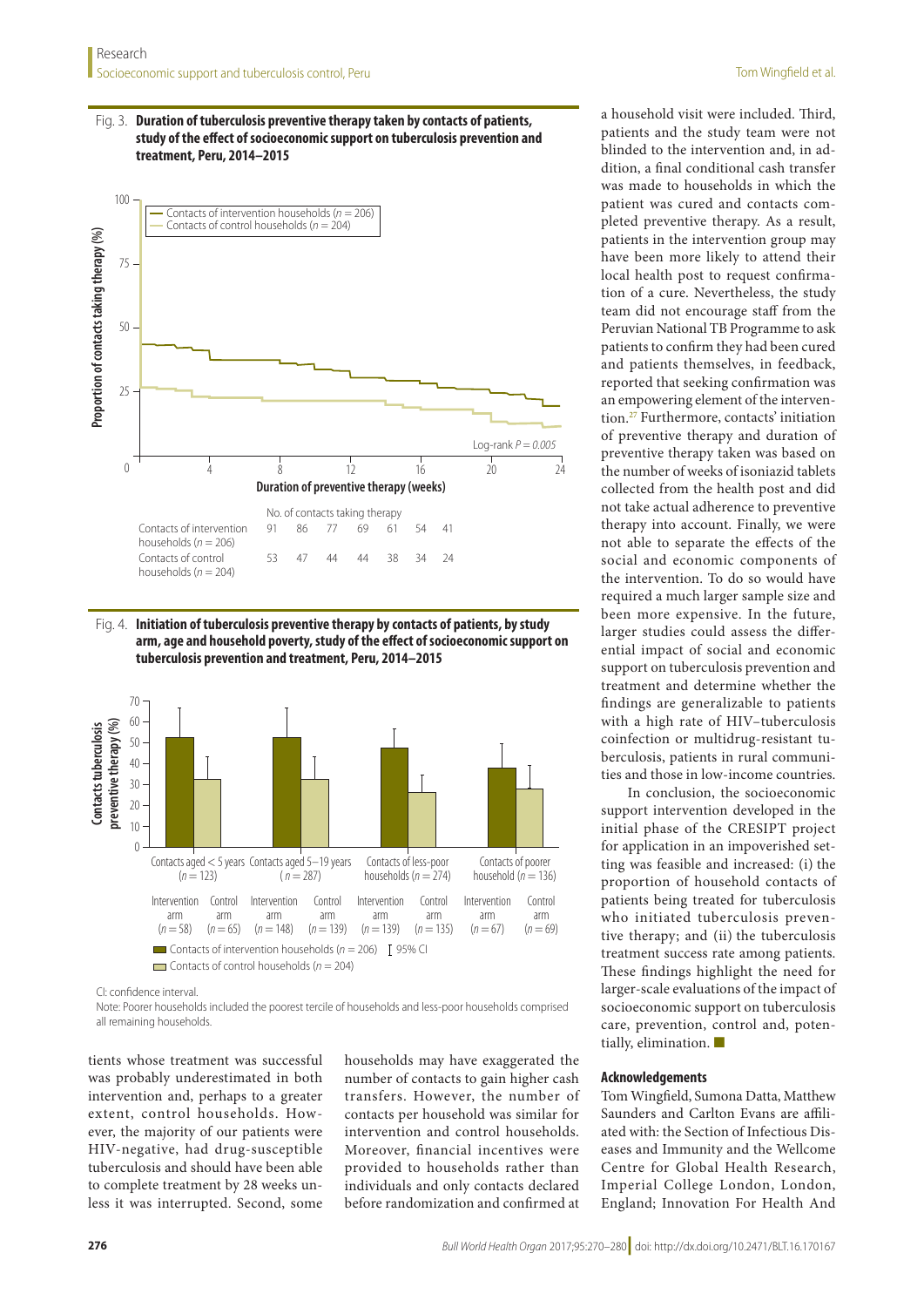Development (IFHAD), Universidad Peruana Cayetano Heredia, Lima, Peru; Innovación Por la Salud Y Desarrollo (IPSYD), Lima, Peru; and Tom Wingfield is additionally affiliated with the Institute of Infection and Global Health, University of Liverpool, Liverpool, England; The Tropical and Infectious Diseases Unit, Royal Liverpool and Broadgreen University Teaching Hospitals NHS Trust; the Liverpool School of Tropical Medicine; and Karolinska Institutet, Stockholm, Sweden.

**Funding:** This study was supported by the Joint Global Health Trials consortium in the UK (which is funded by the Wellcome Trust, the Medical Research Council and the Department for International Development award MR/K007467/1), the British Infection Association, the Wellcome Trust (awards 105788/Z/14/Z and 201251/Z/16/Z**)** the Bill & Melinda Gates Foundation (award OPP1118545), the Imperial NIHR Biomedical Research Centre and Innovation For Health And Development (IFHAD), Peru.

**Competing interests:** None declared.

بالرقابة. وكان هناك حوالي 410 أشخاص محتكين بالمرضى ممن هم أقل من 20 سنة: وبدأ 43٪ منَهم في الشق الخاص بالتدخل يف العالج الوقائي من السل مقابل %25 منهم يف الشق اخلاص ّ بالتحكم )بنسبة احتامل معدلة تبلغ2.2:؛ بنسبة أرجحية مقدارها :%95 1.1–4.1(. وأوضح حتليل لقصد العالج أن العالج سجل نجاحًا لدى 64٪ من المرضى (87/ 135) في الشق الخاص بالتدخل مقابل %53 )147/78 ِ ( يف الشق اخلاص بالرقابة )نسبة احتيال غير معدّلة تبلغ: 1.6؛ 95٪ كَمقدار لنسبة الأرجحية: 1.0–2.6(. وكانت تلك التحسينات عادلة بالنظر إىل عدم ارتباطها بفقر الأسر. ا**لاستنتاج** ساهم الدعم الاجت<sub>ا</sub>عي الاقتصادي المخصص

ملواجهة داء السل يف زيادة استيعاب العالج الوقائي لداء السل ونجاح عالج داء السل، وجيري تقييمه يف إطار التقييم املجتمعي العشوائي لمشروع الدعم الاجتماعي الاقتصادي لمواجهة داء السل CRESIPT<sub>)</sub>

**ملخص دراسة معشاة مضبطة حول الدعم االقتصادي االجتامعي هبدف تعزيز الوقاية من السل وعالجه يف بريو الغرض** تقييم مدى تأثري الدعم االجتامعي االقتصادي عىل طرح العلّاج الوقّائي من السلّ لدى الأسر التي تتعامل مع مرضى السل - .<br>ومدى تأثيره على نجاح علاج المرضى. ا**لطريقة** تمّ إجراء دراسة غير عمياء، عشوائية قائمة على الأسر، مضبطة يف الفرتة ما بني فرباير/شباط 2014 إىل يونيو/حزيران 2015 في 32 حيًا فقيرًا في بيرو. وشملت هذه الدراسة المرضى<br>... الذين خضعوا للعلاج من السل وأفراد أسرتهم. وتم إسناد الأسر ٍ بشكل عشوائي إما إىل معيار الرعاية التي يوفرها الربنامج القومي لمواجهَّة السل في بيرو (الشق الخاص بالرقابة) أو نفس المعيار الخاص بالرعاية بالإضافة إلى الدعم الاقتصادي الاجتماعي (الشق الخاص بالتدخل). ويتألف الدعم الاقتصادي الاجتماعي من الحوالات النقدية الشرطية التي تصل إلى 230 دولارًا أمريكيًا لكل أسرة،<br>. والزيارات املنزلية، واللقاءات املجتمعية. ومتت مقارنة معدالت مبادرة العالج الوقائي من السل ونجاح العالج )أي إكامل العالج .<br>أو تحقيق الشفاء) في الشقين المتعلقين بالرقابة والتدخل. ا**لنتائج** إجمالًا، وافّقت 282 من أصل 312 (90٪) أسرة على المشاركة: 135 في الشق الخاص بالتدخل، و147 في الشق الخاص

#### 摘要

#### 一项随机对照社会经济支持研究,用以改善秘鲁的结核病预防与治疗

目的 旨在评估社会经济支持对在结核病患者家庭接触 者中发起的结核病预防性治疗的影响以及对患者治疗 成功的影响。

方法 于 2014 年 2 月至 2015 年 6 月期间,在秘鲁 的 32 个贫民窟开展了一项非盲法家庭随机型对照研 究。 该项研究包括因结核病接受治疗的患者及其家庭 接触者。所有家庭随机分为接受秘鲁国家结核病项目 提供的标准护理的标准护理组 (对照组), 和标准护理 加社会经济支持组(干预组)。社会经济支持包括每 户高达 230 美元的有条件现金转移支付、家庭探望及 社区会议。 对干预组及对照组的结核病预防性治疗的 发起率及患者治疗成功率(即,治愈或完成治疗)进 行了对比。

结果 312 户家庭中总计有 282 (90%) 户家庭同意参 加 :135 户家庭为干预组,147 户家庭为对照组。其 中有 410 名接触者小于 20 岁 : 干预组的结核病预 防性治疗发起率为 43%,对照组为 25%(调整后比 值比, OR : 2.2 ; 95% 置信区间, CI : 1.1-4.1)。 项意向治疗分析显示,干预组患者的治疗成功率 为 64% (87/135),对照组为 53% (78/147)(调整后 OR : 1.6; 95% CI: 1.0–2.6)。 这些改进均衡分布,与家庭贫 困程度无关。

结论 结核病专项社会经济支持干预提高了结核病 预防性治疗的接受率及结核病的治疗成功率,目 前正在接受结核病社会经济干预的社区随机化评 估 (CRESIPT) 项目的评估。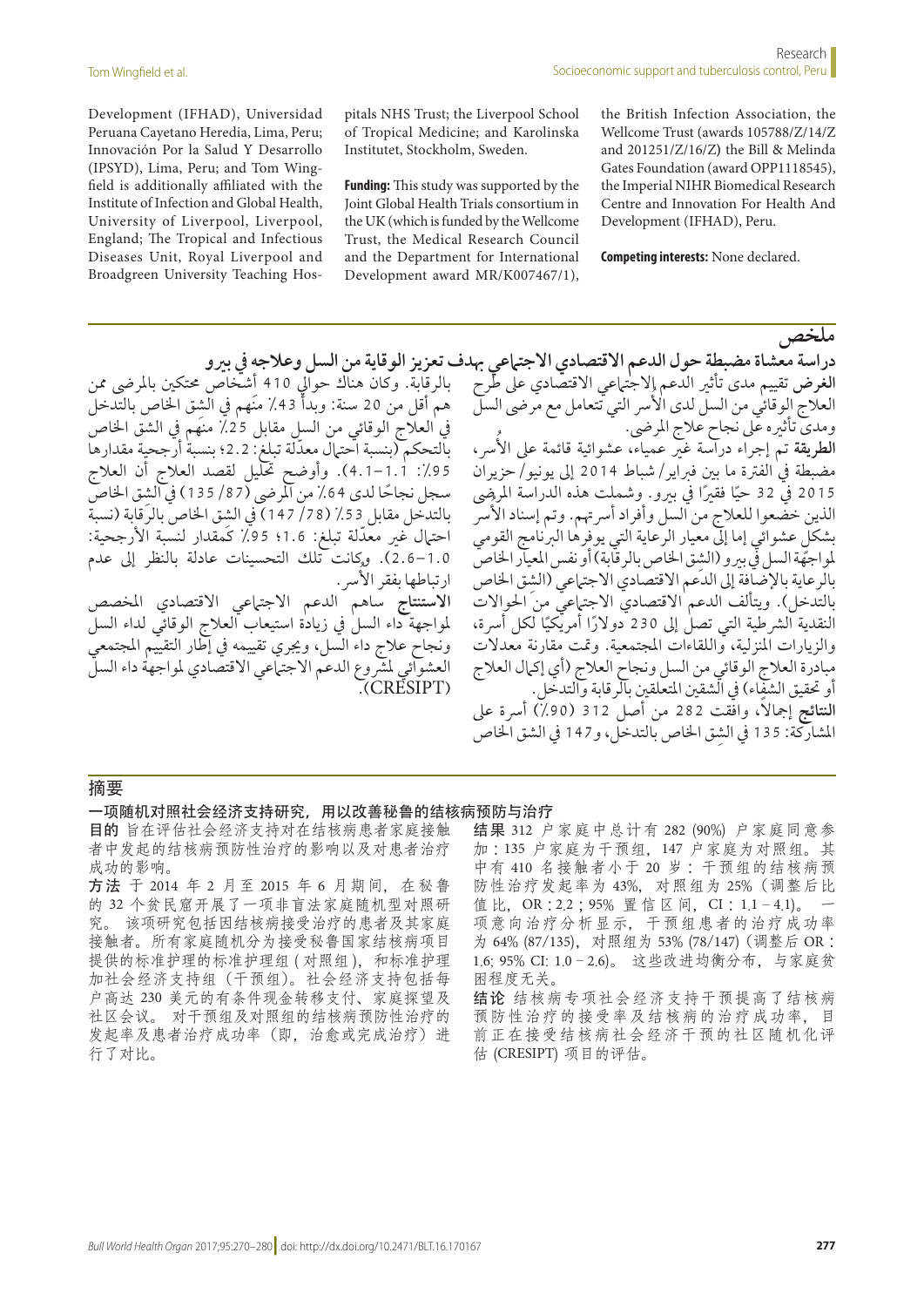#### **Résumé**

#### **Une étude contrôlée randomisée de l'accompagnement socioéconomique pour améliorer la prévention et le traitement de la tuberculose au Pérou**

**Objectif** Évaluer l'impact de l'accompagnement socioéconomique sur le commencement du traitement préventif contre la tuberculose par les contacts familiaux des patients atteints de la maladie et sur la réussite du traitement pour les patients.

**Méthodes** Une étude contrôlée, non aveugle, à répartition aléatoire des foyers a été réalisée entre février 2014 et juin 2015 dans 32 bidonvilles du Pérou. Elle portait sur des patients traités contre la tuberculose et leurs contacts familiaux. Les foyers ont été choisis de façon aléatoire pour recevoir soit les soins standards prévus par le programme national de lutte contre la tuberculose du Pérou (groupe témoin), soit les mêmes soins standards plus un accompagnement socioéconomique (groupe expérimental). L'accompagnement socioéconomique comprenait des transferts monétaires conditionnels pouvant atteindre 230 dollars des États-Unis par foyer, des visites à domicile et des réunions communautaires. Le taux de commencement du traitement préventif contre la tuberculose et le taux de réussite du traitement (guérison ou achèvement du traitement) ont été comparés entre le groupe expérimental et le groupe témoin.

**Résultats** Au total, 282 foyers sur 312 (90%) ont accepté de participer: 135 dans le groupe expérimental et 147 dans le groupe témoin. 410 contacts avaient moins de 20 ans: dans le groupe expérimental, 43% ont commencé un traitement préventif contre la tuberculose, contre 25% dans le groupe témoin (rapport des cotes ajusté (RC):2,2; intervalle de confiance (IC) de 95%: 1,1-4,1). Une analyse par intention de traiter a montré la réussite du traitement chez 64% (87/135) des patients du groupe expérimental contre 53% (78/147) du groupe témoin (RC non ajusté: 1,6; IC 95%: 1,0-2,6). Ces améliorations étaient équitables et indépendantes de la pauvreté des foyers.

**Conclusion** Une intervention d'accompagnement socioéconomique spécifiquement axé sur la tuberculose a permis d'augmenter la prise d'un traitement préventif contre la tuberculose ainsi que la réussite du traitement contre cette maladie. Elle est actuellement évaluée dans le cadre du projet CRESIPT (Community Randomized Evaluation of a Socioeconomic Intervention to Prevent TB).

#### **Резюме**

#### **Рандомизированное контролируемое исследование социально-экономической поддержки с целью усиления профилактики и лечения туберкулеза в Перу**

**Цель** Оценить, как влияет социально-экономическая поддержка на начало профилактического противотуберкулезного лечения членами семьи, контактирующими с больным, а также оценить вклад такой поддержки в успех лечения.

**Методы** Открытое контролируемое исследование с рандомизацией семей было проведено в период между февралем 2014 года и июнем 2015 года в 32 трущобных поселениях в Перу. В исследование включались пациенты, получающие лечение от туберкулеза, и члены их семей, контактировавшие с ними. Семьям случайным образом назначали либо стандартное лечение, положенное в соответствии с национальной противотуберкулезной программой, осуществляемой в Перу (контрольная группа), либо такое же стандартное лечение в сочетании с социально-экономической поддержкой (экспериментальная группа). Социальноэкономическая поддержка включала выдачу денежных пособий при соблюдении определенных условий (в сумме до 230 долларов США на семью), посещение семей и собрания общины. В контрольной группе и в экспериментальной группе сравнивались доли участников, начавших профилактическое противотуберкулезное лечение и успешно его завершивших (под успешным завершением подразумевалось излечение или завершение курса лечения).

**Результаты** Принять участие в исследовании согласились 282 семьи из 312 (90%). В экспериментальную группу вошли 135 семей, и 147 семей составили контрольную группу. В исследовании участвовали 410 контактирующих лиц в возрасте моложе 20 лет. В экспериментальной группе профилактическое противотуберкулезное лечение начали осуществлять 43% участников против 25% в контрольной группе (скорректированное отношение шансов, ОШ:2,2; 95%-й доверительный интервал, ДИ: 1,1–4,2). Согласно результатам анализа по всем рандомизированным участникам, лечение было успешным в 64% случаев (87 из 135 семей) в экспериментальной группе и в 53% случаев (78 из 147 семей) в контрольной группе (нескорректированное ОШ: 1,6; 95%-й ДИ: 1,0–2,6). Улучшения наблюдались в равной мере и не зависели от того, насколько бедной была семья.

**Вывод** Социально-экономическая поддержка, специально ориентированная на помощь туберкулезным больным, увеличивает использование профилактического лечения и шанс успешного противотуберкулезного лечения и оценивается в рамках проекта оценки социально-экономических вмешательств для предотвращения туберкулеза с рандомизацией по сообществам (Community Randomized Evaluation of a Socioeconomic Intervention to Prevent TB, CRESIPT).

#### **Resumen**

**Un estudio controlado aleatorizado de apoyo socioeconómico para mejorar la prevención y el tratamiento de la tuberculosis en Perú**

**Objetivo** Evaluar el impacto del apoyo socioeconómico en la iniciación a la terapia preventiva contra la tuberculosis en contactos domésticos de pacientes con tuberculosis, así como en el éxito del tratamiento para los pacientes.

**Métodos** Entre febrero de 2014 y junio de 2015, se realizó un estudio controlado, aleatorizado, doméstico y no cegado en 32 barrios bajos de Perú. En este estudio se incluyeron pacientes que estaban siendo

tratados contra la tuberculosis y sus contactos domésticos. Los hogares se asignaron de forma aleatoria a la atención estándar ofrecida por el programa nacional contra la tuberculosis de Perú (grupo de control) o bien a la misma atención estándar pero con un apoyo socioeconómico (grupo de intervención). El apoyo socioeconómico consistía en transferencias de efectivo condicionadas de hasta 230 dólares estadounidenses por hogar, visitas domésticas y reuniones comunitarias.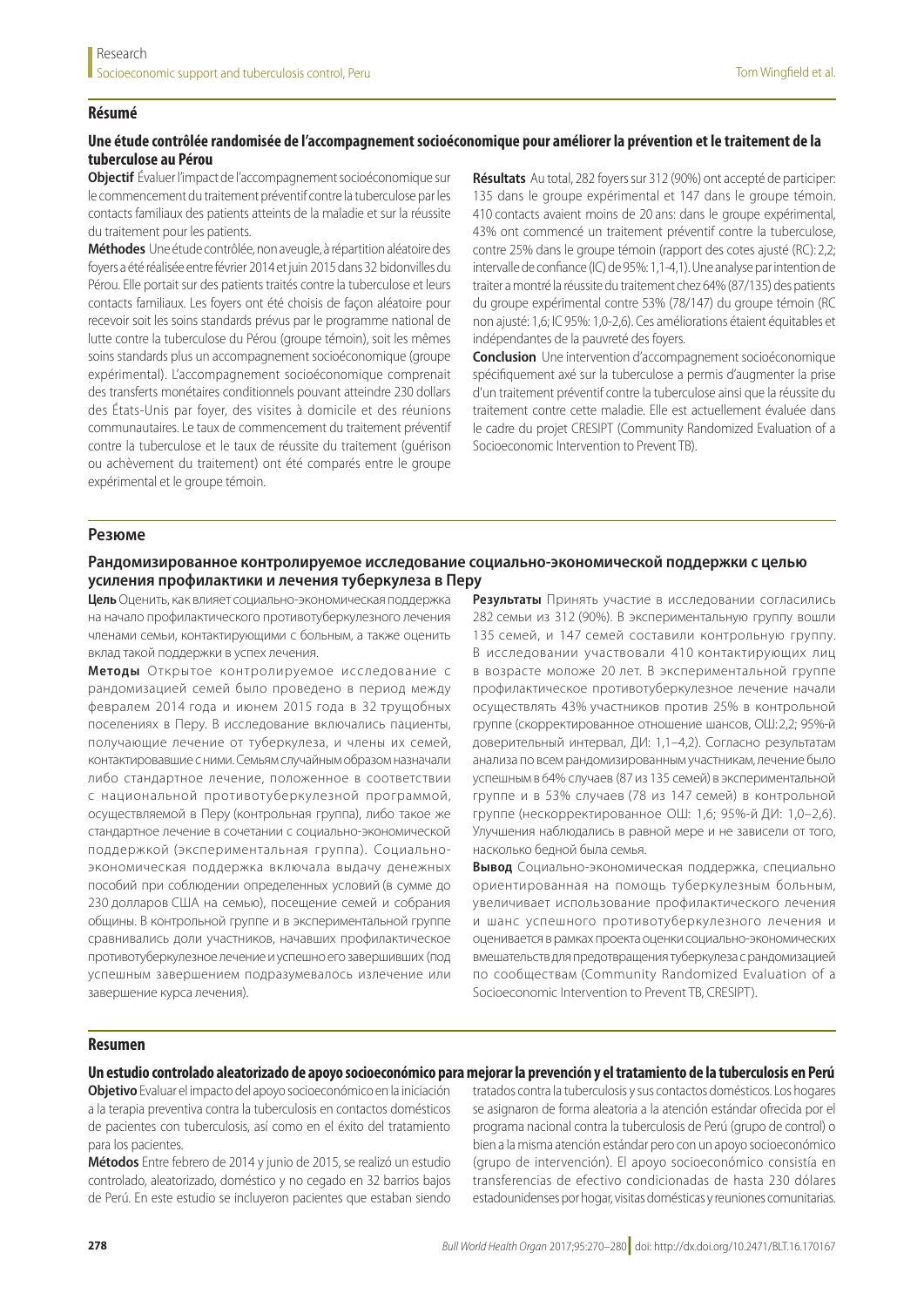Se compararon los grupos de control y de intervención en cuanto a las tasas de iniciación a la terapia preventiva contra la tuberculosis y al éxito del tratamiento (es decir, la cura o la finalización del tratamiento). **Resultados** En general, 282 de 312 (90%) hogares aceptaron participar: 135 en el grupo de intervención y 147 en el grupo de control. Había 410 contactos menores de 20 años: el 43% del grupo de intervención inició la terapia preventiva contra la tuberculosis, frente al 25% del grupo de control (coeficiente de posibilidades ajustado, CPa:2,2; intervalo de confianza, IC, del 95%: 1,1–4,1). Un análisis de intención de tratar mostró que el tratamiento tuvo éxito en un 64% (87/135) de los pacientes del

grupo de intervención, frente a un 53% (78/147) de los pacientes del grupo de control (CP no ajustado: 1,6; IC del 95%: 1,0–2,6). Estas mejoras fueron equitativas, independientemente de la pobreza del hogar.

**Conclusión** Una intervención de apoyo socioeconómico específica para la tuberculosis aumentó la aceptación de la terapia preventiva contra la tuberculosis y el éxito del tratamiento, y se está evaluando en el proyecto *Community Randomized Evaluation of a Socioeconomic Intervention to Prevent TB* (CRESIPT – Evaluación Aleatoria Comunitaria de una Intervención Socioeconómica para Prevenir la TB).

#### **References**

- <span id="page-9-0"></span>1. Global tuberculosis report 2015. Geneva: World Health Organization; 2015. Available from: [http://apps.who.int/iris/](http://apps.who.int/iris/bitstream/10665/191102/1/9789241565059_eng.pdf) [bitstream/10665/191102/1/9789241565059\\_eng.pdf](http://apps.who.int/iris/bitstream/10665/191102/1/9789241565059_eng.pdf) [cited 2017 Jan 31].
- <span id="page-9-1"></span>2. Smieja M, Marchetti C, Cook D, Smaill FM. Isoniazid for preventing tuberculosis in non-HIV infected persons. Cochrane Database Syst Rev. 2010; (2):CD001363. PMID: [10796642](http://www.ncbi.nlm.nih.gov/pubmed/10796642)
- <span id="page-9-23"></span>3. Sterling TR, Villarino ME, Borisov AS, Shang N, Gordin F, Bliven-Sizemore E, et al.; TB Trials Consortium PREVENT TB Study Team. Three months of rifapentine and isoniazid for latent tuberculosis infection. N Engl J Med. 2011 Dec 08;365(23):2155–66. doi: [http://dx.doi.org/10.1056/](http://dx.doi.org/10.1056/NEJMoa1104875) [NEJMoa1104875](http://dx.doi.org/10.1056/NEJMoa1104875) PMID: [22150035](http://www.ncbi.nlm.nih.gov/pubmed/22150035)
- <span id="page-9-2"></span>4. Martinson NA, Barnes GL, Moulton LH, Msandiwa R, Hausler H, Ram M, et al. New regimens to prevent tuberculosis in adults with HIV infection. N Engl J Med. 2011 Jul 07;365(1):11–20. doi: [http://dx.doi.org/10.1056/](http://dx.doi.org/10.1056/NEJMoa1005136) [NEJMoa1005136](http://dx.doi.org/10.1056/NEJMoa1005136) PMID: [21732833](http://www.ncbi.nlm.nih.gov/pubmed/21732833)
- <span id="page-9-3"></span>5. Global tuberculosis report 2014. Geneva: World Health Organization; 2014. Available from: [http://apps.who.int/iris/](http://apps.who.int/iris/bitstream/10665/137094/1/9789241564809_eng.pdf) [bitstream/10665/137094/1/9789241564809\\_eng.pdf](http://apps.who.int/iris/bitstream/10665/137094/1/9789241564809_eng.pdf) [cited 2017 Jan 31].
- <span id="page-9-4"></span>6. Rocha C, Montoya R, Zevallos K, Curatola A, Ynga W, Franco J, et al. The Innovative Socio-economic Interventions Against Tuberculosis (ISIAT) project: an operational assessment. Int J Tuberc Lung Dis. 2011 Jun;15(6) Suppl 2:S50–7. doi: <http://dx.doi.org/10.5588/ijtld.10.0447> PMID: [21740659](http://www.ncbi.nlm.nih.gov/pubmed/21740659)
- <span id="page-9-6"></span>7. Adherence to long-term therapies: evidence for action. Geneva: World Health Organization; 2003. Available from: [http://www.who.int/chp/](http://www.who.int/chp/knowledge/publications/adherence_report/en/) [knowledge/publications/adherence\\_report/en/](http://www.who.int/chp/knowledge/publications/adherence_report/en/) [cited 2017 Jan 31].
- <span id="page-9-7"></span>8. Sharma SK, Sharma A, Kadhiravan T, Tharyan P. Rifamycins (rifampicin, rifabutin and rifapentine) compared to isoniazid for preventing tuberculosis in HIV-negative people at risk of active TB. Evid Based Child Health. 2014 Mar;9(1):169–294. doi:<http://dx.doi.org/10.1002/ebch.1962>PMID: [25404581](http://www.ncbi.nlm.nih.gov/pubmed/25404581)
- <span id="page-9-5"></span>9. Saunders MJ, Datta S. Contact investigation: a priority for tuberculosis control programs. Am J Respir Crit Care Med. 2016 Nov 01;194(9):1049–51. doi:<http://dx.doi.org/10.1164/rccm.201605-1007ED> PMID: [27797611](http://www.ncbi.nlm.nih.gov/pubmed/27797611)
- <span id="page-9-8"></span>10. Haynes RB, Ackloo E, Sahota N, McDonald HP, Yao X. Interventions for enhancing medication adherence. Cochrane Database Syst Rev. 2008 Apr 16;(2):CD000011. doi:<http://dx.doi.org/10.1002/14651858.CD000011.pub3> PMID: [18425859](http://www.ncbi.nlm.nih.gov/pubmed/18425859)
- <span id="page-9-9"></span>11. Kliiman K, Altraja A. Predictors and mortality associated with treatment default in pulmonary tuberculosis. Int J Tuberc Lung Dis. 2010 Apr;14(4):454–63. PMID: [20202304](http://www.ncbi.nlm.nih.gov/pubmed/20202304)
- <span id="page-9-10"></span>12. Burman WJ, Cohn DL, Rietmeijer CA, Judson FN, Sbarbaro JA, Reves RR. Noncompliance with directly observed therapy for tuberculosis. Epidemiology and effect on the outcome of treatment. Chest. 1997 May;111(5):1168–73. doi:<http://dx.doi.org/10.1378/chest.111.5.1168> PMID: [9149565](http://www.ncbi.nlm.nih.gov/pubmed/9149565)
- <span id="page-9-11"></span>13. Pritchard AJ, Hayward AC, Monk PN, Neal KR. Risk factors for drug resistant tuberculosis in Leicestershire–poor adherence to treatment remains an important cause of resistance. Epidemiol Infect. 2003 Jun;130(3):481–3. doi: <http://dx.doi.org/10.1017/S0950268803008367>PMID: [12825732](http://www.ncbi.nlm.nih.gov/pubmed/12825732)
- <span id="page-9-12"></span>14. Uplekar M, Weil D, Lonnroth K, Jaramillo E, Lienhardt C, Dias HM, et al.; WHO's Global TB Programme. WHO's new end TB strategy. Lancet. 2015 May 02;385(9979):1799–801. doi: [http://dx.doi.org/10.1016/S0140-](http://dx.doi.org/10.1016/S0140-6736(15)60570-0) [6736\(15\)60570-0](http://dx.doi.org/10.1016/S0140-6736(15)60570-0) PMID: [25814376](http://www.ncbi.nlm.nih.gov/pubmed/25814376)
- <span id="page-9-13"></span>15. Dye C, Lönnroth K, Jaramillo E, Williams BG, Raviglione M. Trends in tuberculosis incidence and their determinants in 134 countries. Bull World Health Organ. 2009 Sep;87(9):683–91. doi: [http://dx.doi.org/10.2471/](http://dx.doi.org/10.2471/BLT.08.058453) [BLT.08.058453](http://dx.doi.org/10.2471/BLT.08.058453) PMID: [19784448](http://www.ncbi.nlm.nih.gov/pubmed/19784448)
- <span id="page-9-14"></span>16. Boccia D, Hargreaves J, Lönnroth K, Jaramillo E, Weiss J, Uplekar M, et al. Cash transfer and microfinance interventions for tuberculosis control: review of the impact evidence and policy implications. Int J Tuberc Lung Dis. 2011 Jun;15(6) Suppl 2:S37–49. doi: [http://dx.doi.org/10.5588/](http://dx.doi.org/10.5588/ijtld.10.0438) [ijtld.10.0438](http://dx.doi.org/10.5588/ijtld.10.0438) PMID: [21740658](http://www.ncbi.nlm.nih.gov/pubmed/21740658)
- 17. Combating poverty and inequality: structural change, social policy and politics. Geneva: United Nations Research Institute for Social Development (UNRISD); 2010. Available from: [http://www.unrisd.](http://www.unrisd.org/80256B3C005BCCF9/httpNetITFramePDF?ReadForm&parentunid=92B1D5057F43149CC125779600434441&parentdoctype=documentauxiliarypage&netitpath=80256B3C005BCCF9/(httpAuxPages)/92B1D5057F43149CC125779600434441/$file/PovRep%20(small).pdf) [org/80256B3C005BCCF9/httpNetITFramePDF?ReadForm&parentunid=92B1](http://www.unrisd.org/80256B3C005BCCF9/httpNetITFramePDF?ReadForm&parentunid=92B1D5057F43149CC125779600434441&parentdoctype=documentauxiliarypage&netitpath=80256B3C005BCCF9/(httpAuxPages)/92B1D5057F43149CC125779600434441/$file/PovRep%20(small).pdf) [D5057F43149CC125779600434441&parentdoctype=documentauxiliaryp](http://www.unrisd.org/80256B3C005BCCF9/httpNetITFramePDF?ReadForm&parentunid=92B1D5057F43149CC125779600434441&parentdoctype=documentauxiliarypage&netitpath=80256B3C005BCCF9/(httpAuxPages)/92B1D5057F43149CC125779600434441/$file/PovRep%20(small).pdf) [age&netitpath=80256B3C005BCCF9/\(httpAuxPages\)/92B1D5057F43149CC](http://www.unrisd.org/80256B3C005BCCF9/httpNetITFramePDF?ReadForm&parentunid=92B1D5057F43149CC125779600434441&parentdoctype=documentauxiliarypage&netitpath=80256B3C005BCCF9/(httpAuxPages)/92B1D5057F43149CC125779600434441/$file/PovRep%20(small).pdf) [125779600434441/\\$file/PovRep%20\(small\).pdf](http://www.unrisd.org/80256B3C005BCCF9/httpNetITFramePDF?ReadForm&parentunid=92B1D5057F43149CC125779600434441&parentdoctype=documentauxiliarypage&netitpath=80256B3C005BCCF9/(httpAuxPages)/92B1D5057F43149CC125779600434441/$file/PovRep%20(small).pdf) [cited 2017 Jan 31].
- <span id="page-9-18"></span>18. Social protection interventions for tuberculosis control: the impact, the evidence, and the way forward [Meeting summary]. London: Chatham House; 2012. Available from: [https://www.chathamhouse.org/sites/files/](https://www.chathamhouse.org/sites/files/chathamhouse/public/Research/Global%20Health/170212summary.pdf) [chathamhouse/public/Research/Global%20Health/170212summary.pdf](https://www.chathamhouse.org/sites/files/chathamhouse/public/Research/Global%20Health/170212summary.pdf)  [cited 2017 Jan 31].
- <span id="page-9-19"></span>19. Lagarde M, Haines A, Palmer N. The impact of conditional cash transfers on health outcomes and use of health services in low and middle income countries. Cochrane Database Syst Rev. 2009 Oct 07;(4):CD008137. PMID: [19821444](http://www.ncbi.nlm.nih.gov/pubmed/19821444)
- 20. Health systems financing: the path to universal coverage. World health report 2010. Geneva: World Health Organization; 2010. Available from: <http://www.who.int/whr/2010/en/>[cited 2017 Jan 31].
- 21. UNAIDS expanded business case: enhancing social protection. Geneva: Joint United Nations Programme on HIV/AIDS; 2010. Available from: [http://](http://data.unaids.org/pub/BaseDocument/2010/jc1879_social_protection_business_case_en.pdf) [data.unaids.org/pub/BaseDocument/2010/jc1879\\_social\\_protection\\_](http://data.unaids.org/pub/BaseDocument/2010/jc1879_social_protection_business_case_en.pdf) [business\\_case\\_en.pdf](http://data.unaids.org/pub/BaseDocument/2010/jc1879_social_protection_business_case_en.pdf) [cited 2017 Jan 31].
- 22. Social protection floor of a fair and inclusive globalization. Geneva: International Labour Organisation; 2011. Available from: [http://ilo.org/](http://ilo.org/global/publications/ilo-bookstore/order-online/books/WCMS_165750/lang--en/index.htm) [global/publications/ilo-bookstore/order-online/books/WCMS\\_165750/](http://ilo.org/global/publications/ilo-bookstore/order-online/books/WCMS_165750/lang--en/index.htm) [lang--en/index.htm](http://ilo.org/global/publications/ilo-bookstore/order-online/books/WCMS_165750/lang--en/index.htm) [cited 2017 Jan 31].
- <span id="page-9-15"></span>23. Doetinchem O, Xu K, Carrin G. Conditional cash transfers: what's in it for health? Technical briefs for policy-makers number 1. Geneva: World Health Organization; 2008. Available from: [http://www.who.int/health\\_financing/](http://www.who.int/health_financing/documents/pb_e_08_1-cct.pdf) [documents/pb\\_e\\_08\\_1-cct.pdf](http://www.who.int/health_financing/documents/pb_e_08_1-cct.pdf) [cited 2017 Jan 31].
- <span id="page-9-16"></span>24. Heise L, Lutz B, Ranganathan M, Watts C. Cash transfers for HIV prevention: considering their potential. J Int AIDS Soc. 2013 Aug 23;16(1):18615. doi: <http://dx.doi.org/10.7448/IAS.16.1.18615> PMID: [23972159](http://www.ncbi.nlm.nih.gov/pubmed/23972159)
- <span id="page-9-17"></span>25. Pettifor A, MacPhail C, Nguyen N, Rosenberg M. Can money prevent the spread of HIV? A review of cash payments for HIV prevention. AIDS Behav. 2012 Oct;16(7):1729–38. doi: <http://dx.doi.org/10.1007/s10461-012-0240-z> PMID: [22760738](http://www.ncbi.nlm.nih.gov/pubmed/22760738)
- <span id="page-9-20"></span>26. Torrens AW, Rasella D, Boccia D, Maciel EL, Nery JS, Olson ZD, et al. Effectiveness of a conditional cash transfer programme on TB cure rate: a retrospective cohort study in Brazil. Trans R Soc Trop Med Hyg. 2016 Mar;110(3):199–206. doi:<http://dx.doi.org/10.1093/trstmh/trw011> PMID: [26884501](http://www.ncbi.nlm.nih.gov/pubmed/26884501)
- <span id="page-9-21"></span>27. Wingfield T, Boccia D, Tovar MA, Huff D, Montoya R, Lewis JJ, et al. Designing and implementing a socioeconomic intervention to enhance TB control: operational evidence from the CRESIPT project in Peru. BMC Public Health. 2015 Aug 21;15(1):810. doi:<http://dx.doi.org/10.1186/s12889-015-2128-0> PMID: [26293238](http://www.ncbi.nlm.nih.gov/pubmed/26293238)
- <span id="page-9-22"></span>28. Wingfield T, Tovar MA, Huff D, Boccia D, Montoya R, Ramos E, et al. The economic effects of supporting tuberculosis-affected households in Peru. Eur Respir J. 2016 Nov;48(5):1396–410. doi: [http://dx.doi.](http://dx.doi.org/10.1183/13993003.00066-2016) [org/10.1183/13993003.00066-2016](http://dx.doi.org/10.1183/13993003.00066-2016) PMID: [27660507](http://www.ncbi.nlm.nih.gov/pubmed/27660507)